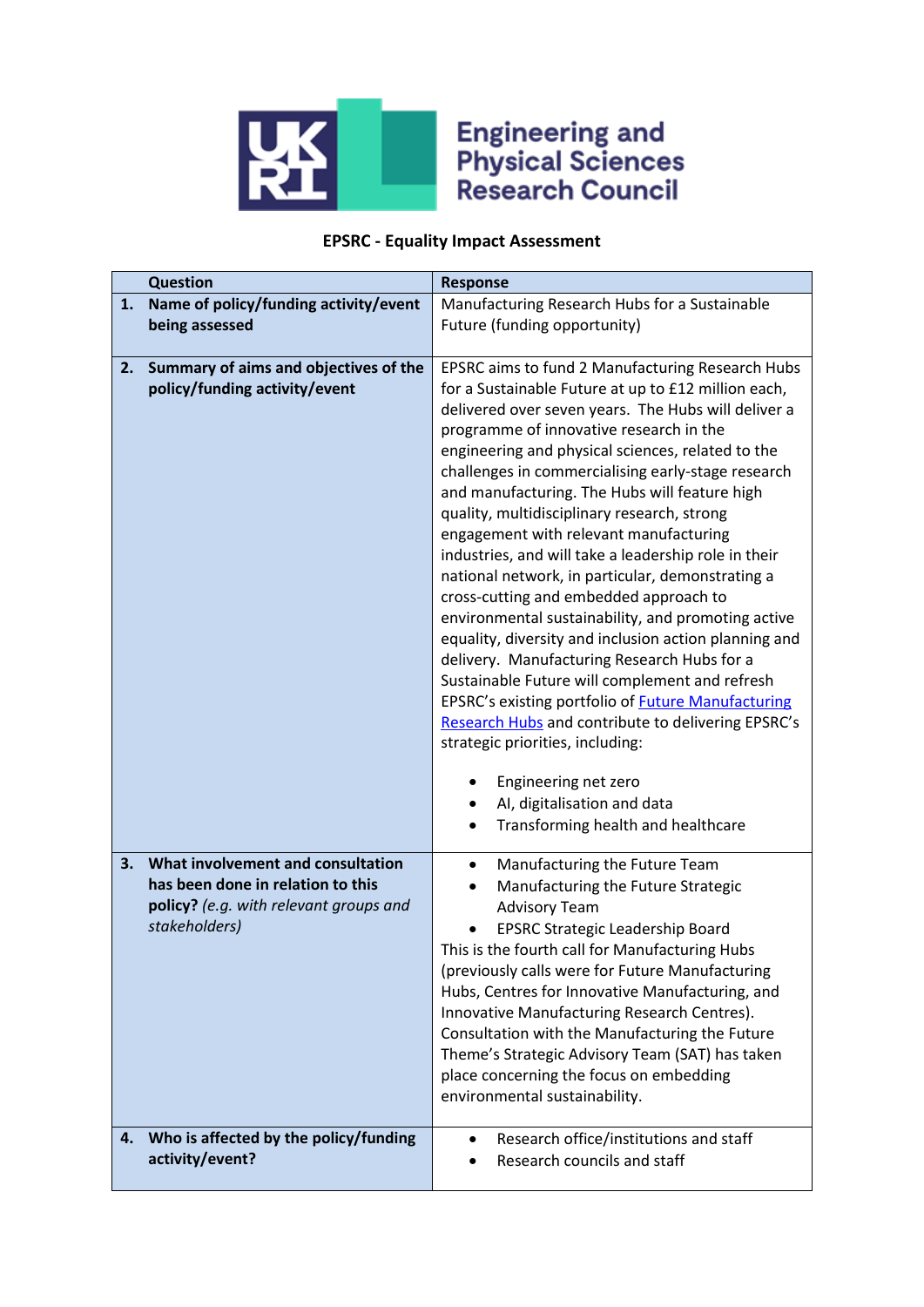|                                                                                                                               | External reviewers (outline panel, postal<br>$\bullet$<br>peer reviewers, prioritisation panel)<br>Early and mid-career academic researchers<br>$\bullet$<br>are most likely to involved as Co-Is. PDRAs<br>will be employed by the Hubs.<br>There will be significant interaction with<br>$\bullet$<br>industry and the wider innovation<br>landscape.<br>Support staff will also be employed on the<br>grant.<br>Students may be aligned to the Hub,<br>although not directly funded through the<br>Hub grant. |  |
|-------------------------------------------------------------------------------------------------------------------------------|------------------------------------------------------------------------------------------------------------------------------------------------------------------------------------------------------------------------------------------------------------------------------------------------------------------------------------------------------------------------------------------------------------------------------------------------------------------------------------------------------------------|--|
| What are the arrangements for<br>5.<br>monitoring and reviewing the actual<br>impact of the policy/funding<br>activity/event? | Research outcomes are collected through<br>Researchfish and additional data through an annual<br>data return. EPSRC Portfolio Managers are<br>members of the Hub advisory boards. An annual<br>report is produced by each Hub. A mid-term review<br>will be conducted by EPSRC, employing an<br>independent peer review panel to determine<br>whether the Hub should continue to be funded for<br>the full 7 years.                                                                                              |  |

As a funder of research, EPSRC remains committed to attracting the best potential researchers from a diverse population into research careers. For policy changes, funding activities and events EPSRC will aim to:

- Select venues that are accessible and where possible accommodate any specific requirement in our planning and organisation of an initiative to support wider participation. This includes for applicants, reviewers, panel members and staff. Included in the interview invitation letter is a request for any access issues to be notified.
- All participants in the process are asked to inform staff if they have any additional needs to enable attendance or participation.
- Offer support for people with caring responsibilities, further details are available [here.](https://epsrc.ukri.org/funding/applicationprocess/basics/caringresponsibilities/)
- Clearly communicate the timeline and key milestones for funding activities, advertise these widely to reach the largest possible audience.
- Support and encourage panel members to follow best practice in taking positive steps to safeguard funding decisions. Staff will work closely with the Panel Chair(s) to agree approaches that are designed to minimize opportunities for bias and improve transparency of the decision making process. This includes managing environmental conditions, such as providing appropriate breaks.
- Support flexible working of stakeholders.
- Ensure diversity of peer review assessment and interview panels. Staff will adhere to a mixed panel policy and endeavor to achieve the minimum 30% for the underrepresented gender on the panel.
- Abide by the principles of peer review
- Provide EPSRC staff with tailored unconscious bias training for Peer Review processes and clear guidance for assessors.
- Handle personal sensitive information in compliance with General Data Protection Regulation 2018.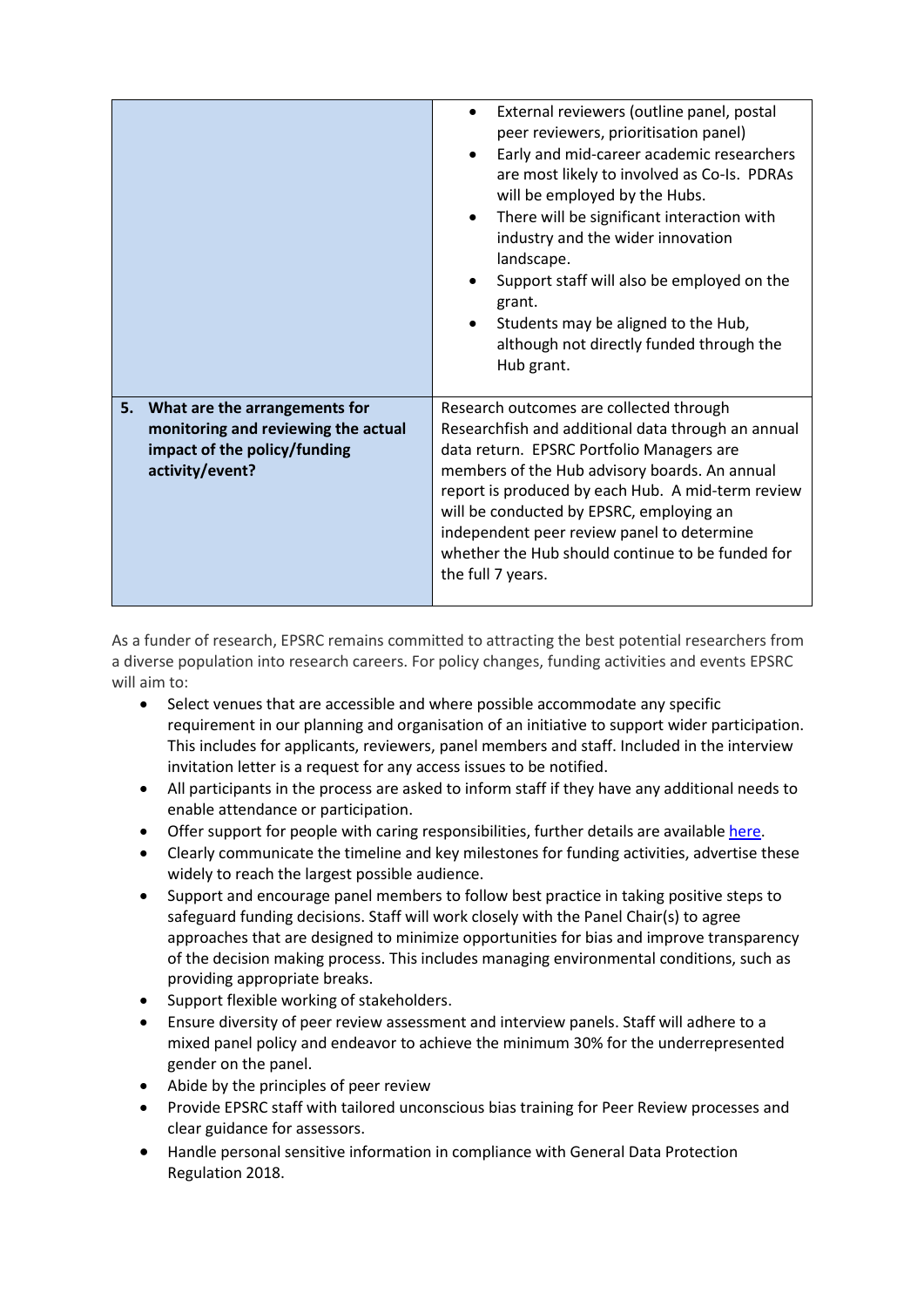| <b>Protected</b>                        | Is there a              | Please explain and give                                                                                                                                                                                                                                                                | <b>Action to address</b>                                                                                                                                                                                                                                                                                                                                                    |
|-----------------------------------------|-------------------------|----------------------------------------------------------------------------------------------------------------------------------------------------------------------------------------------------------------------------------------------------------------------------------------|-----------------------------------------------------------------------------------------------------------------------------------------------------------------------------------------------------------------------------------------------------------------------------------------------------------------------------------------------------------------------------|
| <b>Characteristic Group</b>             | potential for           | examples of any                                                                                                                                                                                                                                                                        | negative impact (e.g.                                                                                                                                                                                                                                                                                                                                                       |
|                                         | positive or             | evidence/data used                                                                                                                                                                                                                                                                     | adjustment to the                                                                                                                                                                                                                                                                                                                                                           |
|                                         | negative impact?        |                                                                                                                                                                                                                                                                                        | policy)                                                                                                                                                                                                                                                                                                                                                                     |
| <b>Disability</b>                       | Potentially<br>negative | All information provided<br>is in written format.<br>There will be a webinar<br>for applicants but it is<br>not mandatory to<br>attend and all<br>information from the<br>webinar will be<br>available in the call<br>guidance.<br>Travel may be a barrier<br>for any in-person panels | Any reasonable<br>adjustments for specific<br>requirements will be<br>made.<br>Documents will be<br>produced in line with<br><b>EPSRC</b> formatting<br>guidelines.<br>Panels are likely to be<br>virtual. Where not fully<br>virtual, the option to<br>attend virtually will be<br>available.<br>Accessibility will be<br>considered when<br>choosing a physical<br>venue. |
|                                         |                         | Potential for<br>unconscious bias                                                                                                                                                                                                                                                      | <b>Standard EPSRC policies</b><br>will be followed,<br>including providing<br>training materials for<br>panellists on unconscious<br>bias and empowering all<br>panellists to challenge<br>potential bias.                                                                                                                                                                  |
| <b>Gender reassignment</b>              | Potentially<br>negative | Potential for<br>unconscious bias                                                                                                                                                                                                                                                      | <b>Standard EPSRC policies</b><br>will be followed,<br>including providing<br>training materials for<br>panellists on unconscious<br>bias and empowering all<br>panellists to challenge<br>potential bias.                                                                                                                                                                  |
| <b>Marriage or civil</b><br>partnership | None identified         |                                                                                                                                                                                                                                                                                        | <b>Standard EPSRC policies</b><br>will be followed.                                                                                                                                                                                                                                                                                                                         |
| <b>Pregnancy and</b><br>maternity       | Potentially<br>negative | Participation in activity<br>could be restricted by<br>lack of availability due<br>to parental leave/caring<br>responsibilities/<br>pregnancy                                                                                                                                          | Accomodations will be<br>made for individuals if<br>required at all stages of<br>the process.<br>Timetable of key dates<br>will be made available to<br>applicants and panellists<br>in advance as early<br>possible.                                                                                                                                                       |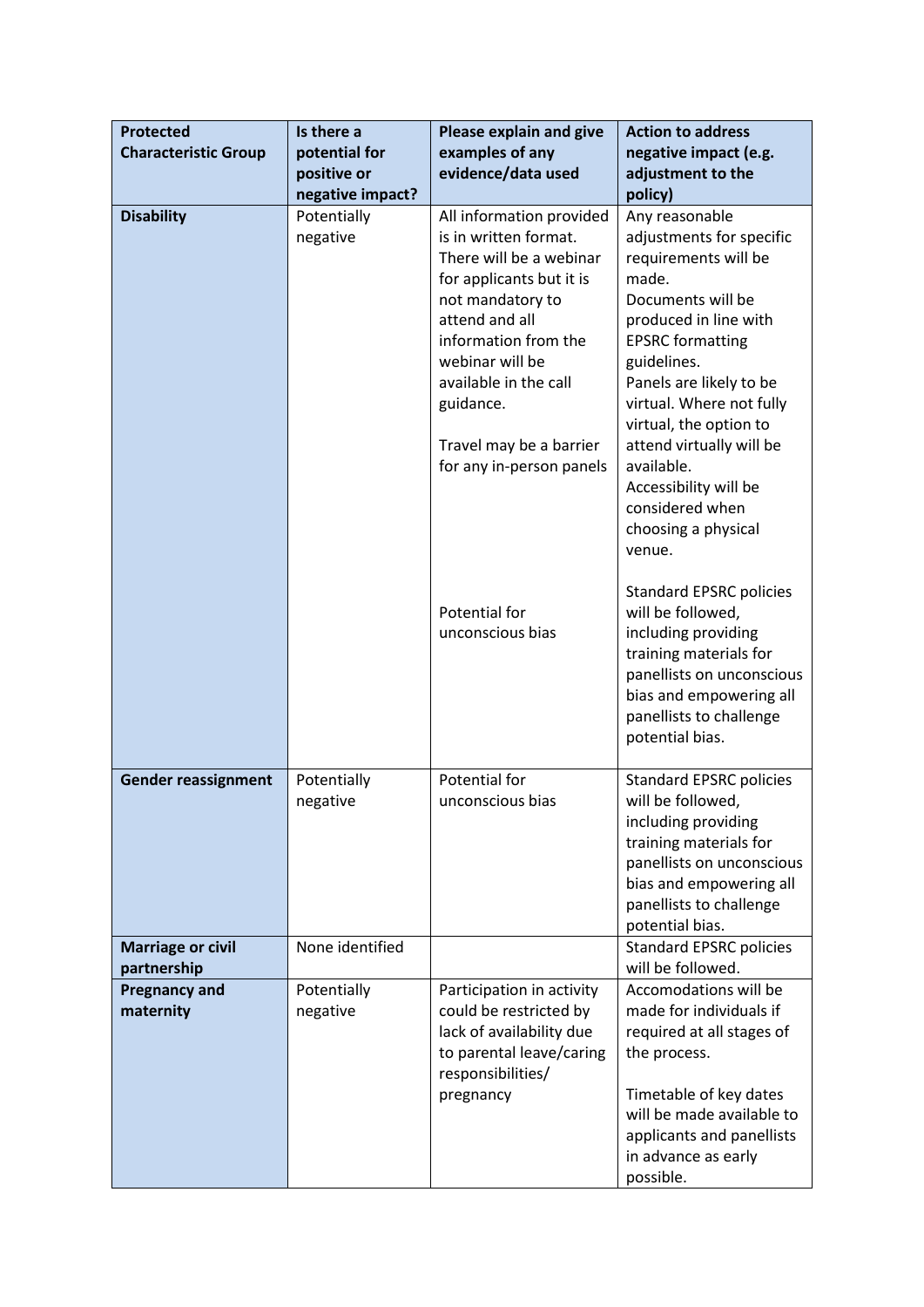|                           |                         |                                   | <b>EPSRC</b> policies for<br>offering support to those<br>support with caring<br>responsibilities will be<br>followed and panel<br>members and applicants<br>will be made aware of<br>these.                                                                                                                                   |
|---------------------------|-------------------------|-----------------------------------|--------------------------------------------------------------------------------------------------------------------------------------------------------------------------------------------------------------------------------------------------------------------------------------------------------------------------------|
|                           |                         |                                   | Panellists will be<br>informed if a panel<br>meeting is to be held<br>virtually as far in advance<br>as possible. If this<br>happens we reserve the<br>right to change the<br>timetable of the meeting<br>to take into account<br>individual circumstances<br>and allow additional time<br>for breaks and technical<br>issues. |
|                           |                         | Potential for<br>unconscious bias | <b>Standard EPSRC policies</b><br>will be followed,<br>including providing<br>training materials for<br>panellists on unconscious<br>bias and empowering all<br>panellists to challenge<br>potential bias.                                                                                                                     |
| Race                      | Potentially<br>negative | Potential for<br>unconscious bias | <b>Standard EPSRC policies</b><br>will be followed,<br>including providing<br>training materials for<br>panellists on unconscious<br>bias and empowering all<br>panellists to challenge<br>potential bias.                                                                                                                     |
| <b>Religion or belief</b> | Potentially<br>negative |                                   | Dates for interviews will<br>be checked and chosen<br>to avoid clashes with<br>major religious events<br>where possible. Breaks<br>can be scheduled to<br>coninside with any<br>prayer times. Panels are<br>likely to be virtual. If held<br>in person, dietary<br>requirements will be                                        |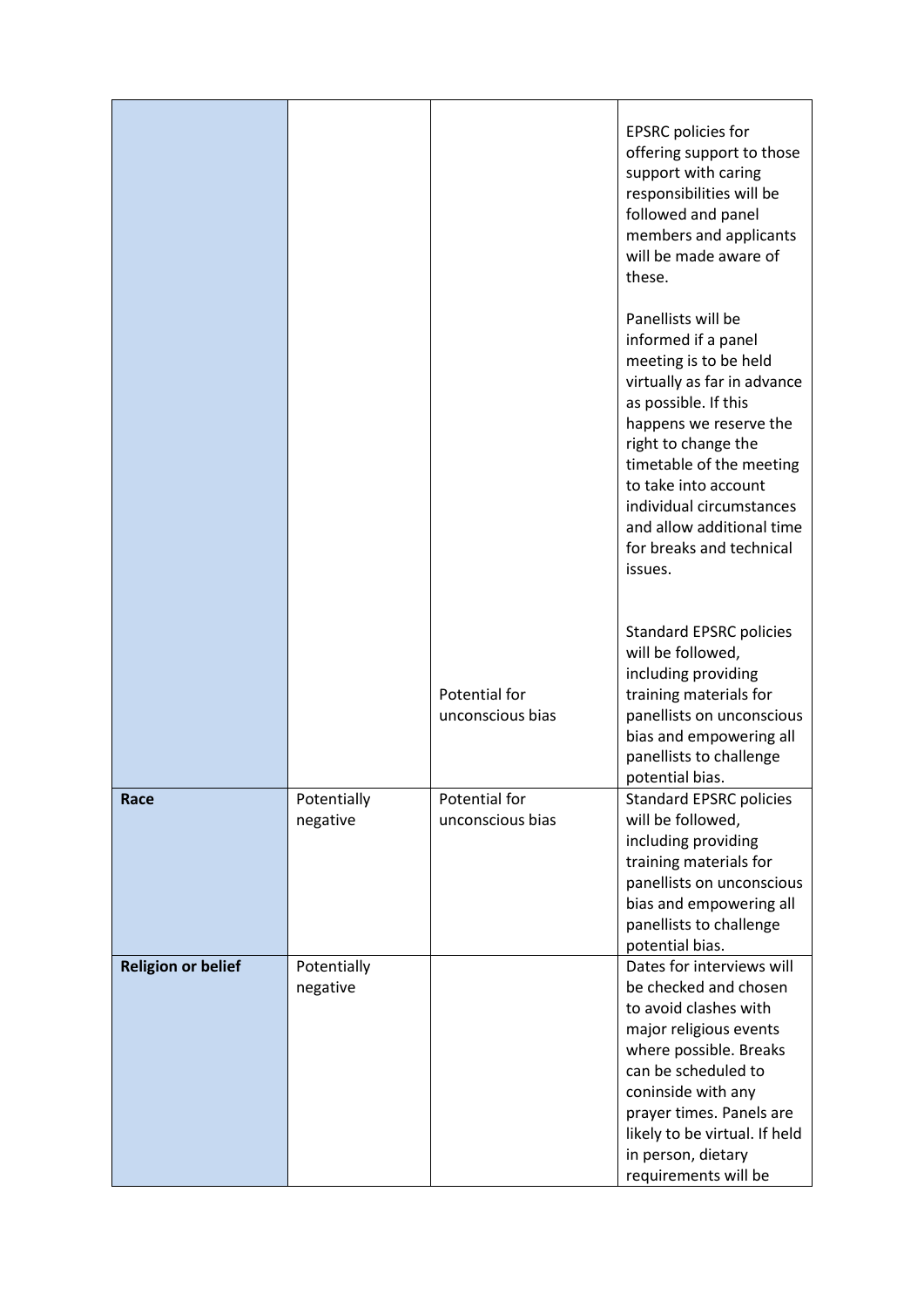|                                                                                |                                                         | The funding opportunity<br>will be published over<br>Easter, which is a major<br>religious holiday.                                             | catered for and a prayer<br>room available on<br>request.<br>A pre-announcement<br>was published in advance<br>of the full funding<br>opportunity to give<br>additional time before<br>the holiday                                                                                                                                                                                                                    |
|--------------------------------------------------------------------------------|---------------------------------------------------------|-------------------------------------------------------------------------------------------------------------------------------------------------|-----------------------------------------------------------------------------------------------------------------------------------------------------------------------------------------------------------------------------------------------------------------------------------------------------------------------------------------------------------------------------------------------------------------------|
| <b>Sexual orientation</b>                                                      | None identified                                         |                                                                                                                                                 | <b>Standard EPSRC policies</b>                                                                                                                                                                                                                                                                                                                                                                                        |
|                                                                                |                                                         |                                                                                                                                                 | will be followed                                                                                                                                                                                                                                                                                                                                                                                                      |
| Sex (gender)                                                                   | Potentially<br>negative                                 | Possibility for<br>unconscious bias                                                                                                             | Gender neutral language<br>will be used throughout<br>and will be encouraged<br>at panel meetings.<br>Efforts will be made to<br>select gender diverse<br>panellists and reviewers.<br><b>Standard EPSRC policies</b><br>will be followed,<br>including providing<br>training materials for<br>panellists on unconscious<br>bias and empowering all<br>panellists to challenge<br>potential bias.                     |
| Age                                                                            | Potentially<br>negative                                 | Potential for<br>unconscious bias.                                                                                                              | Evidence requirements<br>for the Director are only<br>about their ability to<br>manage a large complex<br>research grant and<br>collaborate with users.<br>They do not refer to<br>years of experience.<br><b>Standard EPSRC policies</b><br>will be followed,<br>including providing<br>training materials for<br>panellists on unconscious<br>bias and empowering all<br>panellists to challenge<br>potential bias. |
| <b>Additional aspects</b><br>(not covered by a<br>protected<br>characteristic) | Caring<br>responsibilities -<br>potentially<br>negative | Panellists and applicants<br>may have reduced<br>availability due to<br>COVID-19 pandemic if<br>they have to care for a<br>vulnerable person or | Dates for panels will be<br>outside of school<br>holidays wherever<br>possible                                                                                                                                                                                                                                                                                                                                        |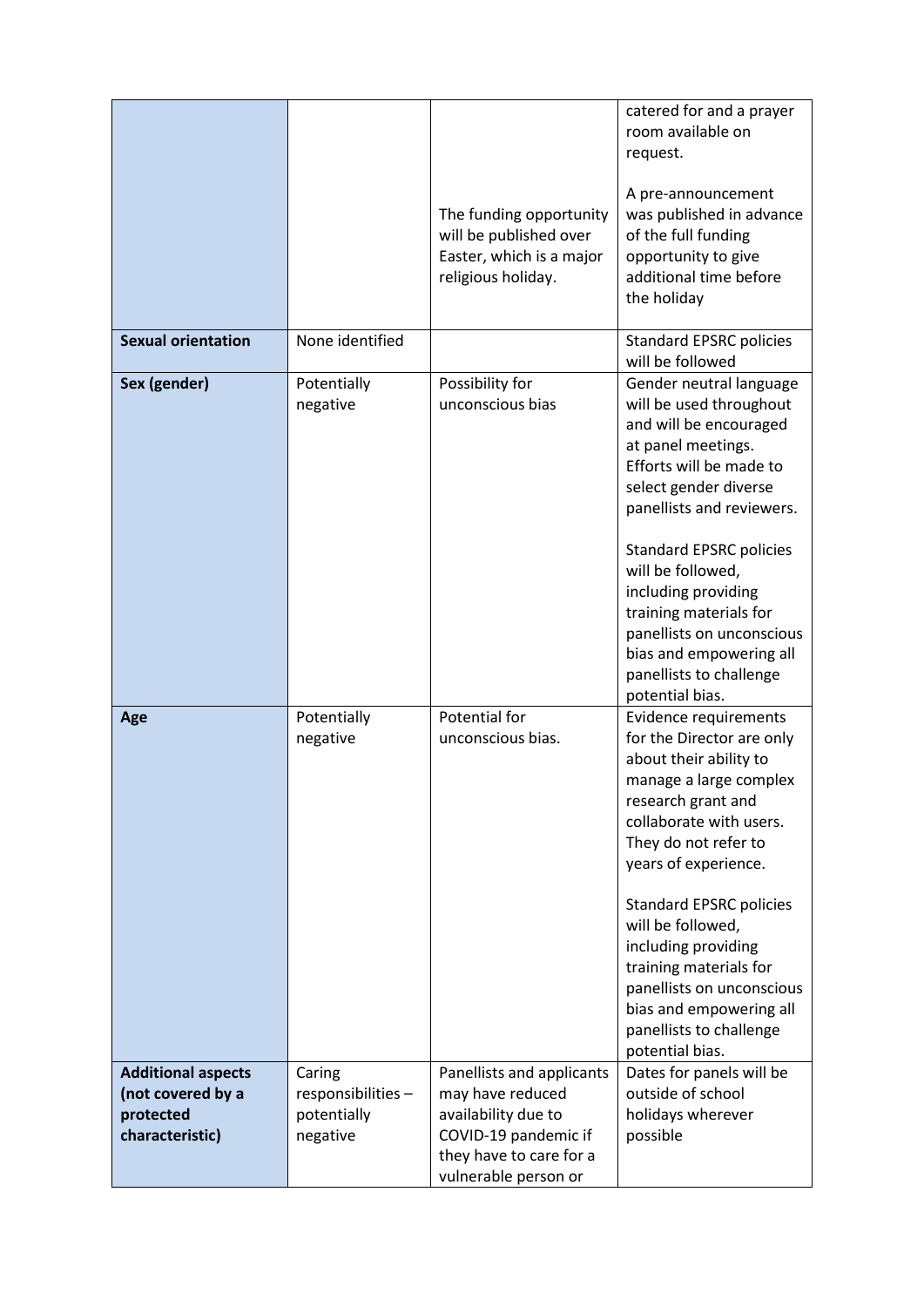|                                                       | schools close as part of<br>Government Guidelines.<br>The funding opportunity<br>will be published during<br>the Easter holidays,<br>which could<br>disproportionately<br>affect parents.                   | Panellists will be<br>informed in advance if a<br>panel meeting is to be<br>held virtually.<br>Timetable of key dates<br>will be made available to<br>applicants and panellists<br>as far in advance as<br>possible.<br>A pre-announcement<br>was published in advance<br>of the full funding<br>opportunity                                                                                                                                                                                                                    |
|-------------------------------------------------------|-------------------------------------------------------------------------------------------------------------------------------------------------------------------------------------------------------------|---------------------------------------------------------------------------------------------------------------------------------------------------------------------------------------------------------------------------------------------------------------------------------------------------------------------------------------------------------------------------------------------------------------------------------------------------------------------------------------------------------------------------------|
| Zoom panel<br>$meetings -$<br>potentially<br>negative | Due to the COVID-19<br>pandemic it may be<br>necessary to hold panel<br>meetings virtually<br>(potentially switching<br>from in person to virtual<br>at short notice if<br>government guidance<br>changes). | Guidance will be<br>provided to panellists -<br>best practice and tools<br>that can be used such as<br>the hand raising and<br>mute functions.<br>'Test runs' will be offered<br>to those who have not<br>used Zoom before.<br>Extra time will be<br>allowed to to assist with<br>cognitive load and 'short<br>term' technical<br>difficulties<br>Contingency plans will be<br>put in place if Zoom<br>cannot be used<br>Learning from virtual<br>panels held prior to this,<br>will be incorporated to<br>improve the process. |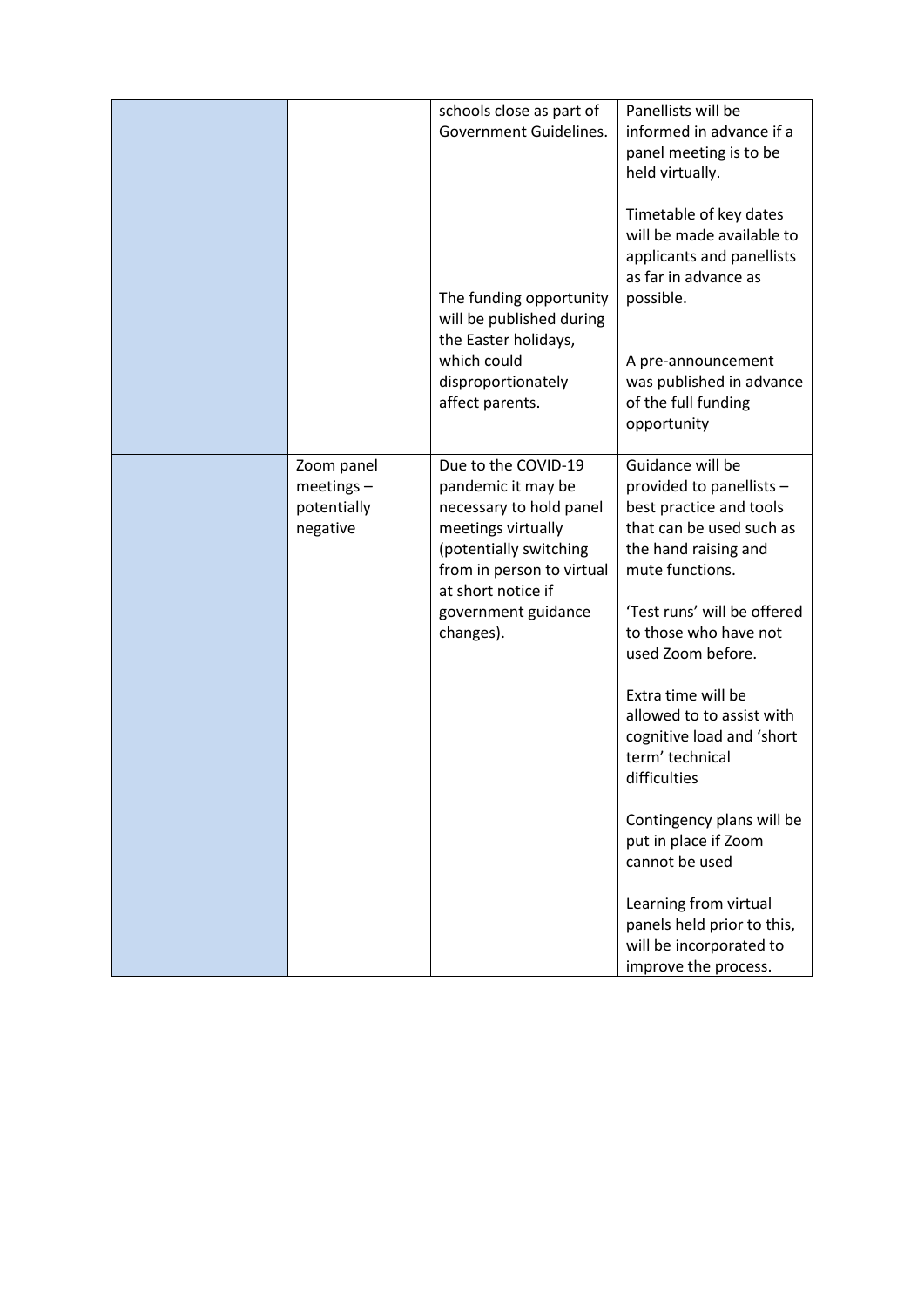## **Evaluation:**

|    | <b>Question</b>                                                                                                                                                                                                                                                                                                                                                                                                                                                     |                                                                                                                                        | <b>Explanation / justification</b>                                                                                                                                                                                                                         |
|----|---------------------------------------------------------------------------------------------------------------------------------------------------------------------------------------------------------------------------------------------------------------------------------------------------------------------------------------------------------------------------------------------------------------------------------------------------------------------|----------------------------------------------------------------------------------------------------------------------------------------|------------------------------------------------------------------------------------------------------------------------------------------------------------------------------------------------------------------------------------------------------------|
|    | Is it possible the proposed change in<br>policy, funding activity or event could<br>discriminate or unfairly disadvantage<br>people?                                                                                                                                                                                                                                                                                                                                | There is a potential that some individuals may be<br>disadvantaged; however, mitigating steps will be taken<br>to minimise any impact. |                                                                                                                                                                                                                                                            |
|    | <b>Final Decision:</b>                                                                                                                                                                                                                                                                                                                                                                                                                                              | <b>Tick the</b><br>relevant<br>box                                                                                                     | Include any explanation / justification<br>required                                                                                                                                                                                                        |
| 1. | No barriers identified, therefore<br>activity will proceed.                                                                                                                                                                                                                                                                                                                                                                                                         |                                                                                                                                        |                                                                                                                                                                                                                                                            |
|    | 2. You can decide to stop the policy or<br>practice at some point because the<br>data shows bias towards one or more<br>groups                                                                                                                                                                                                                                                                                                                                      |                                                                                                                                        |                                                                                                                                                                                                                                                            |
| 3. | You can adapt or change the policy in<br>a way which you think will eliminate<br>the bias                                                                                                                                                                                                                                                                                                                                                                           |                                                                                                                                        |                                                                                                                                                                                                                                                            |
| 4. | Barriers and impact identified,<br>however having considered all<br>available options carefully, there<br>appear to be no other proportionate<br>ways to achieve the aim of the policy<br>or practice (e.g. in extreme cases or<br>where positive action is taken).<br>Therefore you are going to proceed<br>with caution with this policy or<br>practice knowing that it may favour<br>some people less than others,<br>providing justification for this decision. | $\checkmark$                                                                                                                           | This activity needs to proceed at this<br>time. Everything has been done to be as<br>fair and flexible as possible to all<br>applicants. We will promote and inform<br>as early as possible, and take<br>circumstances into due account when<br>necessary. |

| Will this EIA be published* Yes/Not required<br>(*EIA's should be published alongside relevant<br>funding activities e.g. calls and events: | Yes        |
|---------------------------------------------------------------------------------------------------------------------------------------------|------------|
| Date completed:                                                                                                                             | 29.03.2022 |
| <b>Review date</b> (if applicable):                                                                                                         | N/A        |

## **Change log**

| <b>Name</b>           | <b>Date</b> | <b>Version</b> | Change      |
|-----------------------|-------------|----------------|-------------|
| Elizabeth<br>Saunders | 24/11/2021  | 1.0            | First draft |